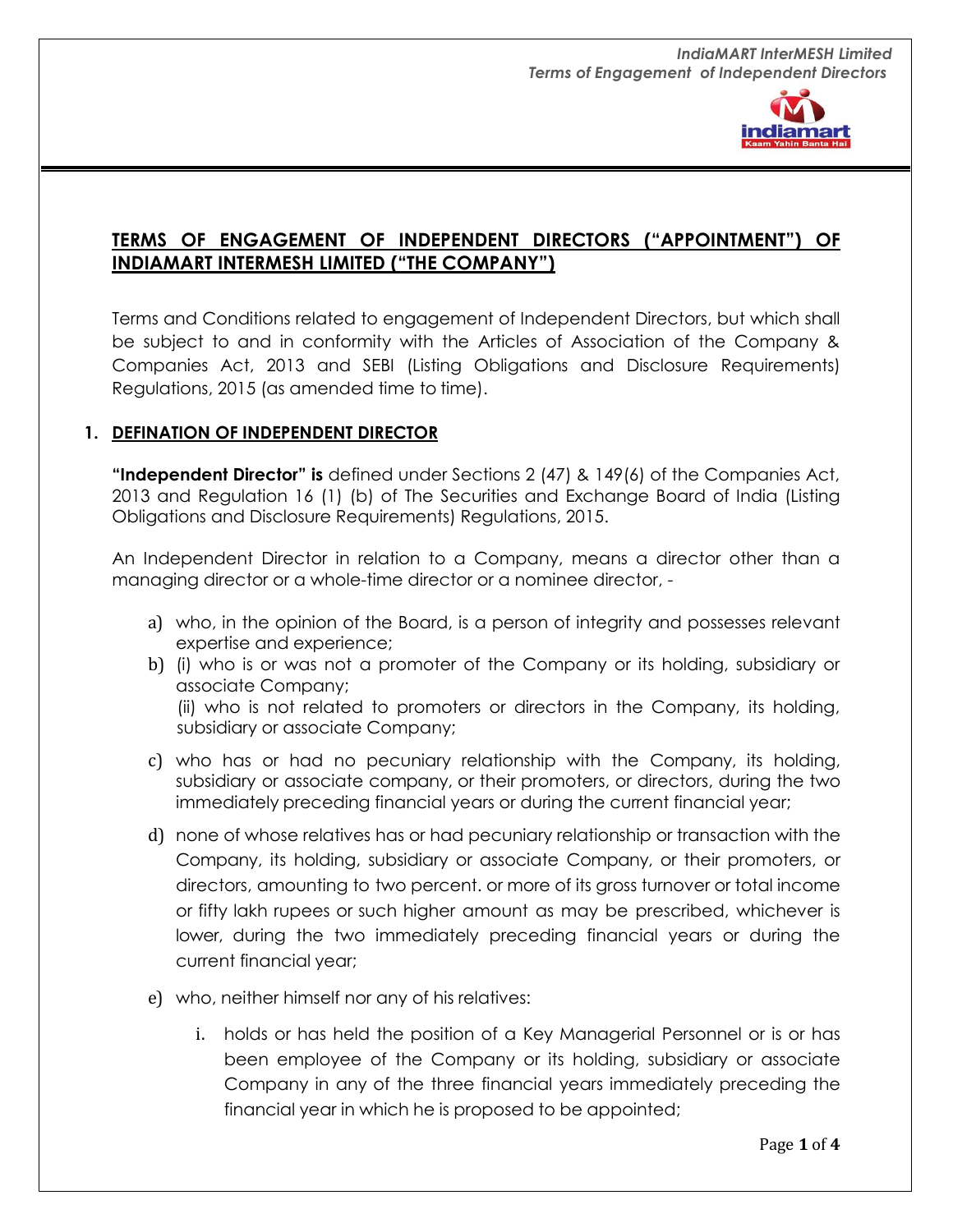

- ii. is or has been an employee or proprietor or a partner, in any of the three financial years immediately preceding the financial year in which he is proposed to be appointed, of:
	- (A) a firm of auditors or Company secretaries in practice or cost auditors of the company or its holding, subsidiary or associate company; or
	- (B) any legal or a consulting firm that has or had any transaction with the Company, its holding, subsidiary or associate company amounting to ten percent or more of the gross turnover of such firm;
- iii. holds together with his relatives two percent or more of the total voting power of the company; or
- iv. is a Chief Executive or director, by whatever name called, of any nonprofit organization that receives twenty-five percent or more of its receipts from the Company, any of its promoters, directors or its holding, subsidiary or associate Company or that holds two percent. or more of the total voting power of the Company; or
- v. is a material supplier, service provider or customer oro a lessor or lessee of the listed Company; or
- vi. who is not less than 21 years of age; or
- f) who possesses such other qualifications.

# **2. APPOINTMENT OF INDEPENDENT DIRECTORS**

Appointment is for an initial term of five years, unless otherwise terminated earlier by and at the discretion of either party. Independent Directors are typically expected to serve not more than two terms of five years each. Appointment may also be terminated in accordance with the provisions of the Articles of Association of the Company from time to time in force.

As Independent Directors, they will not be liable to retire by rotation pursuant to the provisions of the Companies Act, 2013. Reappointment at the end of the Term shall be based on the recommendation of the Nomination and Remuneration Committee and subject to the approval of the Board and the shareholders. Reappointment would be considered based on the outcome of the performance evaluation process and the Director continuing to meet the independence criteria.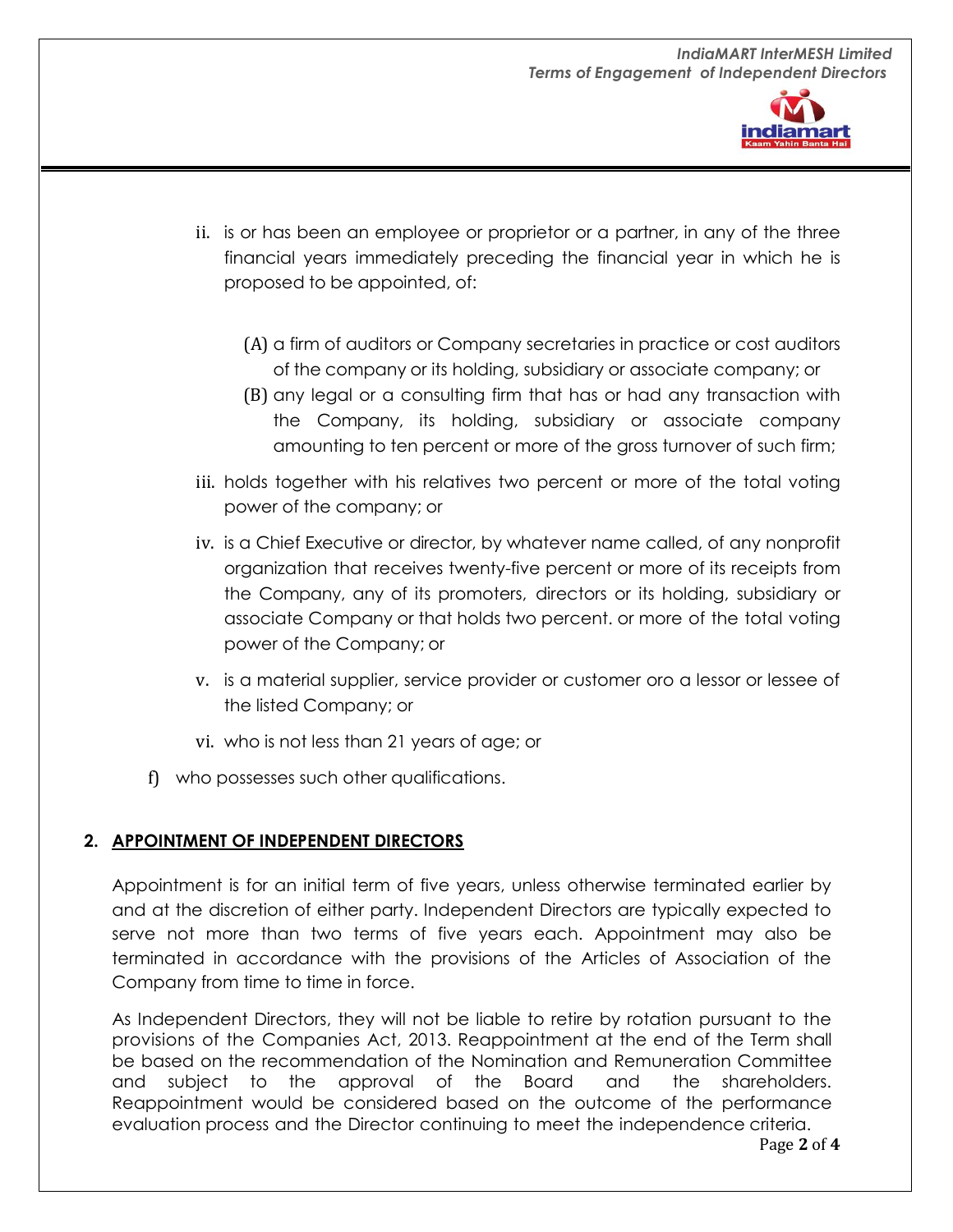

Directors may be requested to be a member/ Chairman of any one or more Committees of the Board which may be constituted from time to time.

## **3. ROLES, DUTIES AND RESPONSIBILITIES**

Independent Directors have the same general legal responsibilities to the company as any other Director.

Independent Director of the Company, are required:

- to act in accordance with the Company's Articles of Association.
- to discharge duties with due and reasonable care, skill and diligence.
- not to achieve or attempt to achieve any undue gain or advantage either to himself or to any related person/party.
- to act in good faith in order to promote the objects of the Company for the benefit of its members as a whole, and in the best interest of the Company.
- not to involve in a situation conflicting with the interest of the Company and to put the interests of Company above others.

In addition to the above requirements applicable to all Directors, role of the Independent Directors shall also include duties as prescribed in Schedule IV of Companies Act, 2013.

#### **4. REMUNERATION**

The Independent Director would be entitled for sitting fees as may be determined by the Board of Directors of the Company (in accordance with the provisions of law) from time to time for the director's services as an Independent Director. In addition to the sitting fees, commission as may be determined by the Board and shareholders of the Company may also be payable to them.

In addition to the fee described above, the Company will reimburse the Independent Director for all reasonable and properly documented expenses he/ she incurs in performing his/her role as an Independent Director.

#### **5. EVALUATION PROCESS**

As a member of the Board, performance as well as the performance of the entire Board and its Committees shall be evaluated annually. Evaluation of each Director shall